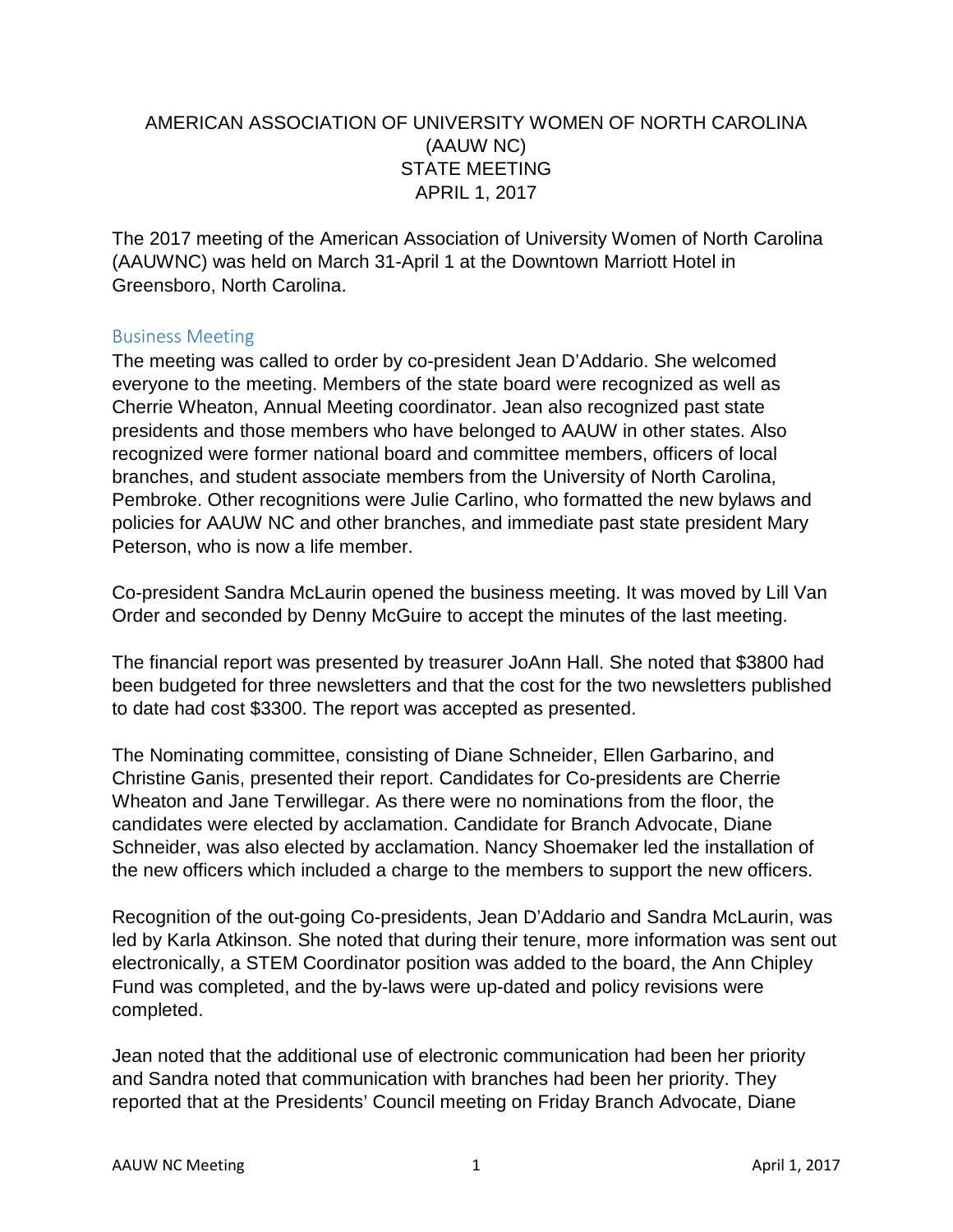Schneider led a discussion on these issues with Jean and Sandra discussing the President's monthly E-Letters and the Tar Heel News.

Denny McGuire, Public Policy chairperson, reported that legislative priorities are available at [http://www.aauwnc.org/2017/04/aauw-nc-2017-legislative-priorities/.](http://www.aauwnc.org/2017/04/aauw-nc-2017-legislative-priorities/) She noted that we need to be attentive to the areas of equal pay, human trafficking, and the ERA completion. She stated that there had been 109 calls from North Carolinians regarding the ERA to legislators' offices. She also noted that HB2 has not been fully repealed.

Under New Business, Audrey Muck announced a partnership with AAUW and the ERA Alliance. This group is focused on money for emergency pregnancy clinics, minimum wage, immigration issues, and the NC Diaper Bank. A petition regarding the gerrymandering of North Carolina legislative districts was circulated.

Under Old Business, Jean noted that only one of our branches had not had an affiliate agreement but now has one, and that the mandated articles 1-7 of the by-laws now refer to "affiliate" rather than "branch". She reported that the first 7 articles of all branch bylaws are alike and mandated by AAUW and thus are legal and acceptable to the IRS. She also said that the revised by-laws now allow for the positions of president, vicepresident, and treasurer to be "co" positions.

Karla Atkinson, newsletter editor, was recognized. She is resigning her position as editor of the Tar Heel News after many years of service to AAUW NC including that of President. With regret the board has accepted her resignation.

New Co-presidents, Cherrie Wheaton and Jane Terwillegar, said they were aware of the challenges ahead – they hope to get branches better acquainted with each other and work together. They said they would divide the state into five regions and that they would plan to meet with each region.

Before adjourning the business meeting, Jean and Sandra presented token gifts to the board members and thanked them for helping and supporting them throughout their two-year term as AAUW NC Co-Presidents.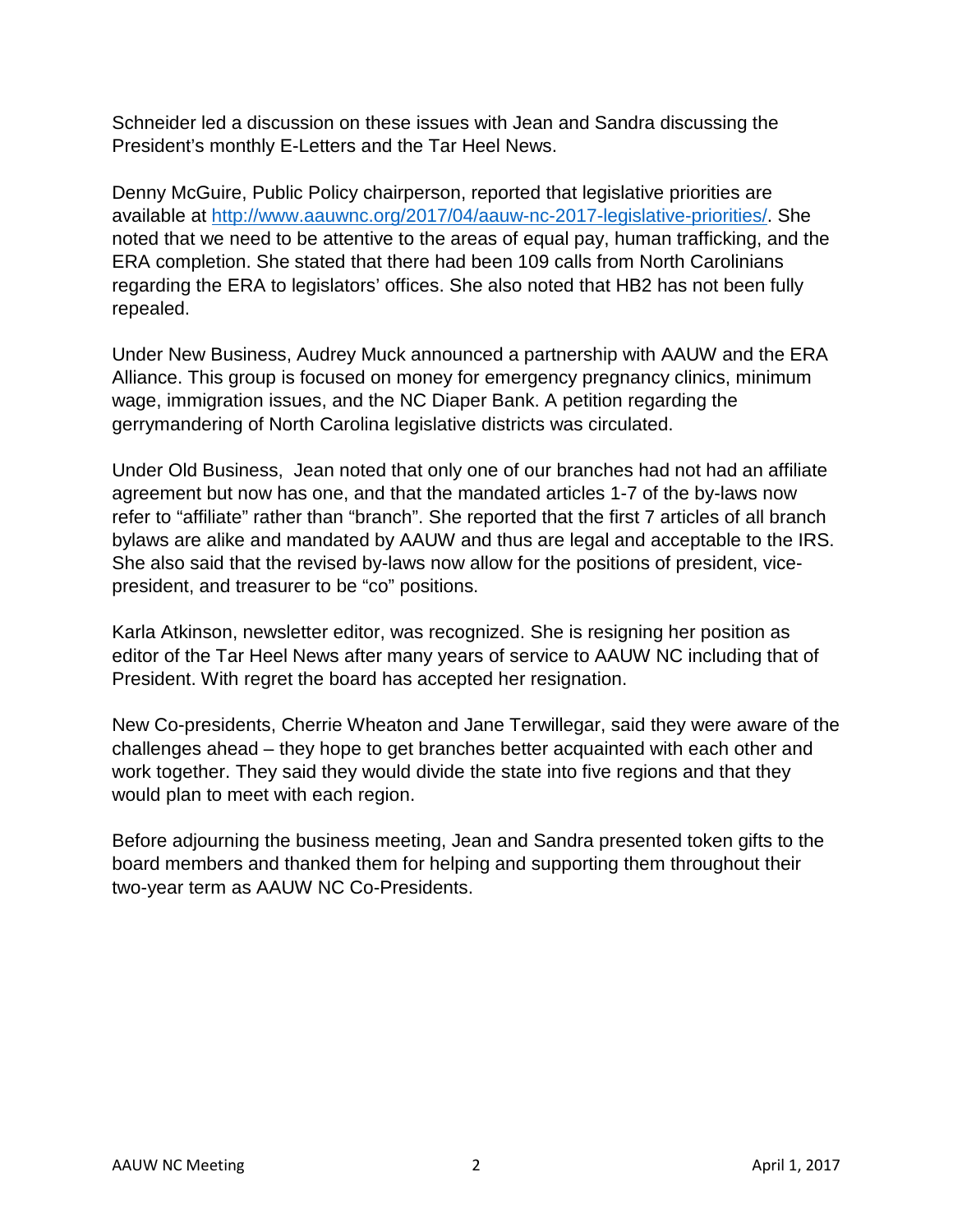## Keynote, workshops, and other portions of the annual meeting

Jean introduced keynote speaker Melissa Johnsen who spoke on "Reproductive Justice, Rights, and Health – Impact of the election on Women's Health Care and Rights". The speech was delivered on-line by using FREECONFERENCECALL.com. A snow storm in Denver prevented Melissa from being able to be present at the meeting. (Melissa is a member of the AAUW Board of Directors and the board liaison to AAUW NC.)

Mary Peterson planned an informative and delightful celebration in recognition of the completion of the Ann Chipley Fund. The fund was completed by the contributions of branches and individuals during this past year to reach the goal of \$100,000.00. It is now the Ann Chipley American Fellowship. Ann Chipley was a leader in AAUW NC and a board and staff member at AAUW. Various members, during the celebration, reported on various aspects of her life and gave quotations of what others said about Ann Chipley during her years of service.

Terry Wall introduced the recipients of an AAUW Community Grant and of an American Fellowship. Brandy Burnett was awarded a grant for her project, "Smart Girls, Smart Choices" whose mission is dedicated to providing the resources necessary to embolden young girls to make positive decisions that maximize their full potential. She is a member of the Raleigh-Wake Branch. Mary Carmichael, PH.D. is focusing on research is in Biogeochemistry at Wake Forest University in Winston Salem.

Vice President, Peg Holmes, introduced Sheila Turnage. She is this year's recipient of the AAUW NC Juvenile Literature Award for her book "The Odds Getting Even". She spoke about her writing, her experiences as a writer, and how much she enjoys communication from her young readers. Jean presented her with a certificate. AAUW NC provides this book to each of its branches and one for the permanent special collections at UNC Charlotte. Additional books were available for members to purchase.

Melissa Johnson also presented the AAUW Story. She spoke and showed slides and videos from AAUW with an update on fundraising, the convention, and some new AAUW initiatives. This presentation is available from AAUW.

During this year, Mini-Grants were received by Greensboro and Orange/Durham/Chatham (formerly Chapel Hill) branches. Libby Haile, Greensboro Branch President, spoke about their Work Smart and Tech Savvy programs and Bea Keller, ODC Branch President presented a power point on their grant, "Women of Worth".

When offered several dates for the 2018 Annual Meeting, the group decided on March 23 and 24, 2018.